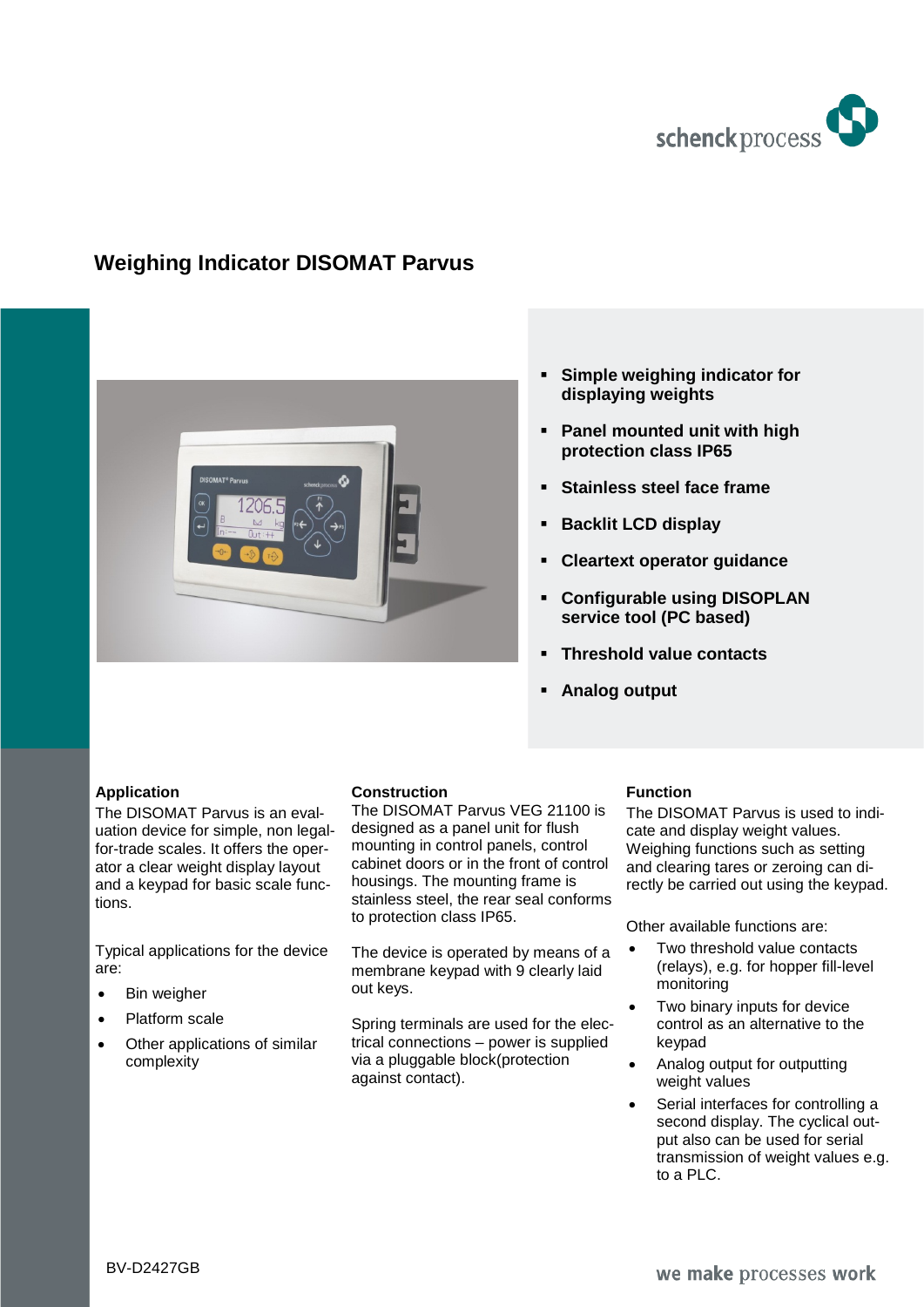

**Panel Mounted Unit VEG 21100**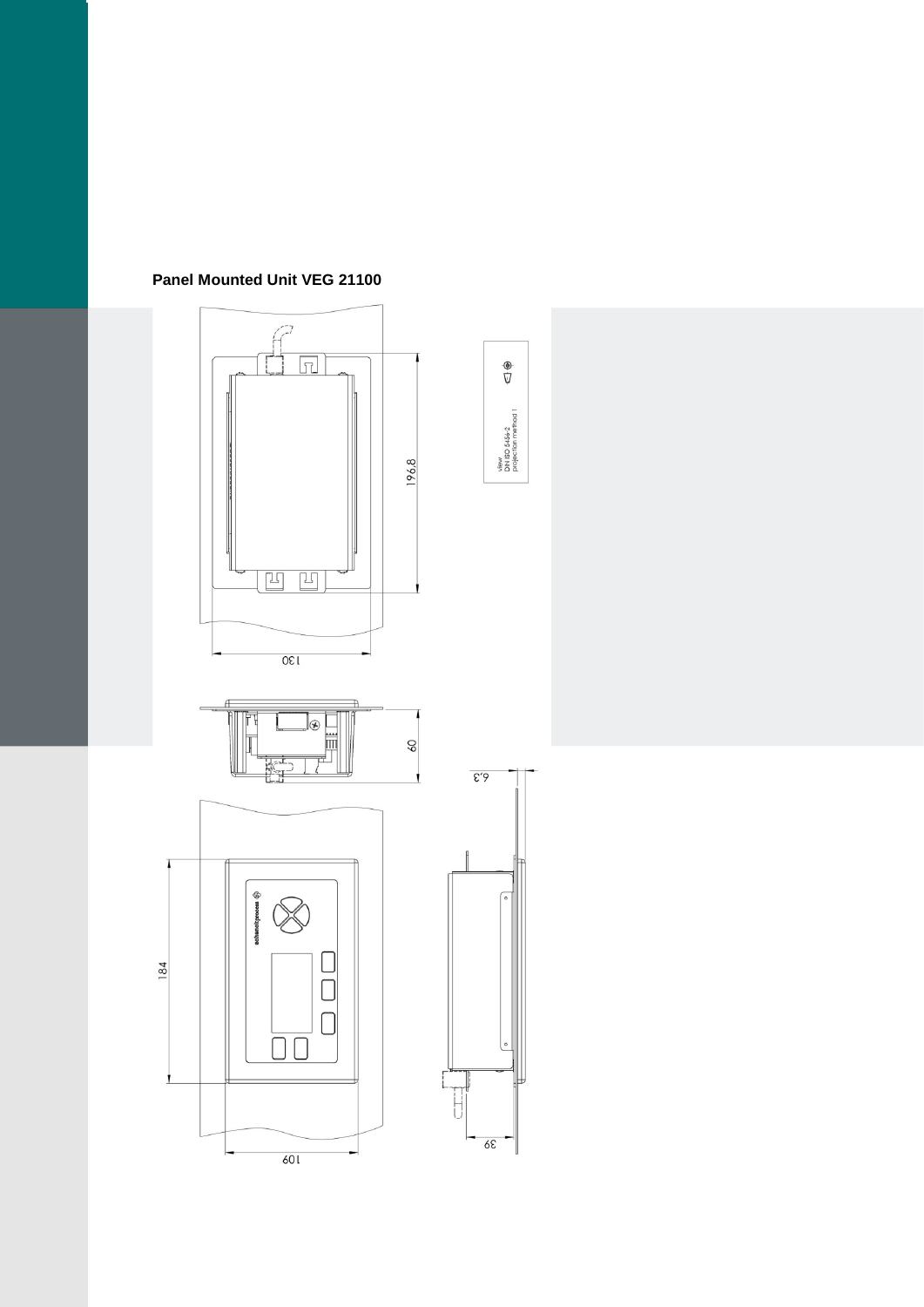#### **Technical Data**

| <b>Display</b>                                     | Graphics-capable backlit LCD, 64 mm x 32 mm, 128 x 64 pixels                                                                                |
|----------------------------------------------------|---------------------------------------------------------------------------------------------------------------------------------------------|
| Keypad                                             | Flexible membrane keypad, 9 keys                                                                                                            |
| Supply voltage                                     | 85  250 VAC<br>50  60 Hz<br>max. 5 VA                                                                                                       |
| Temperature range                                  | Service temperature: - 20 °C  +50 °C<br>Storage temperature: -40 °C  +80 °C                                                                 |
| Measuring channels                                 | 1                                                                                                                                           |
| Load cell supply                                   | 5 VAC                                                                                                                                       |
| Input signal                                       | $015$ mV                                                                                                                                    |
| Sensitivity                                        | $0.8 \mu V/d$                                                                                                                               |
| Unit                                               | kg, g, t, lb, N, kN, LT, TN                                                                                                                 |
| Increment value                                    | 1, 2, 5, etc. adjustable from 0.001  1000                                                                                                   |
| Taring                                             | Up to 100 % of the weighing range                                                                                                           |
| Zeroing system                                     | Max. 20 % adjustable<br>automatic zero point tracking<br>0.5 d/s, selectable<br>automatic zeroing option                                    |
| Linearity error                                    | $< 0.1 %$ <sub>0</sub> /10 K                                                                                                                |
| Zero point stability $TK_0$                        | $< 0.8 \mu V / 10 K$<br>corresponds to 0.06 ‰ / 10 K                                                                                        |
| Range stability, Tk <sub>c</sub>                   | $< 0.06$ ‰ / 10 K                                                                                                                           |
| Accuracy F <sub>comb</sub>                         | $< 0.15$ ‰ / 10 K                                                                                                                           |
| Load cell impedance                                | Min. 47 $\Omega$ (corresponds to 8 x 350 $\Omega$ load cells<br>or > 20 RT load cells of 4000 $\Omega$ each)                                |
| Time                                               | Software, unbuffered, no date                                                                                                               |
| Housing (VKG model)                                | 1.4301, protection class IP65, for panel flush mounting<br>dimensions (W x H x D) [mm]: 185 x 110 x 70<br>panel cutout [mm] 160 x 90        |
| <b>Binary Inputs</b>                               | 2 x Optocouplers, 18  36 VDC, type 5 mA                                                                                                     |
| <b>Binary outputs</b>                              | 2 x relays, 230 VAC, max. 60 W                                                                                                              |
| Analog output                                      | 1 x 0(4)  20 mA, 12 Bit, max. load 500 $\Omega$                                                                                             |
| Serial interfaces                                  | 3 Interfaces:<br>interface 1: RS232<br>interface 2: RS232 (reserved for DISOPLAN)<br>interface 3: RS485-2-wire<br>max. baud rate: 115 kbaud |
| Secondary display procedures DTA, DDP8861, DDP8850 |                                                                                                                                             |